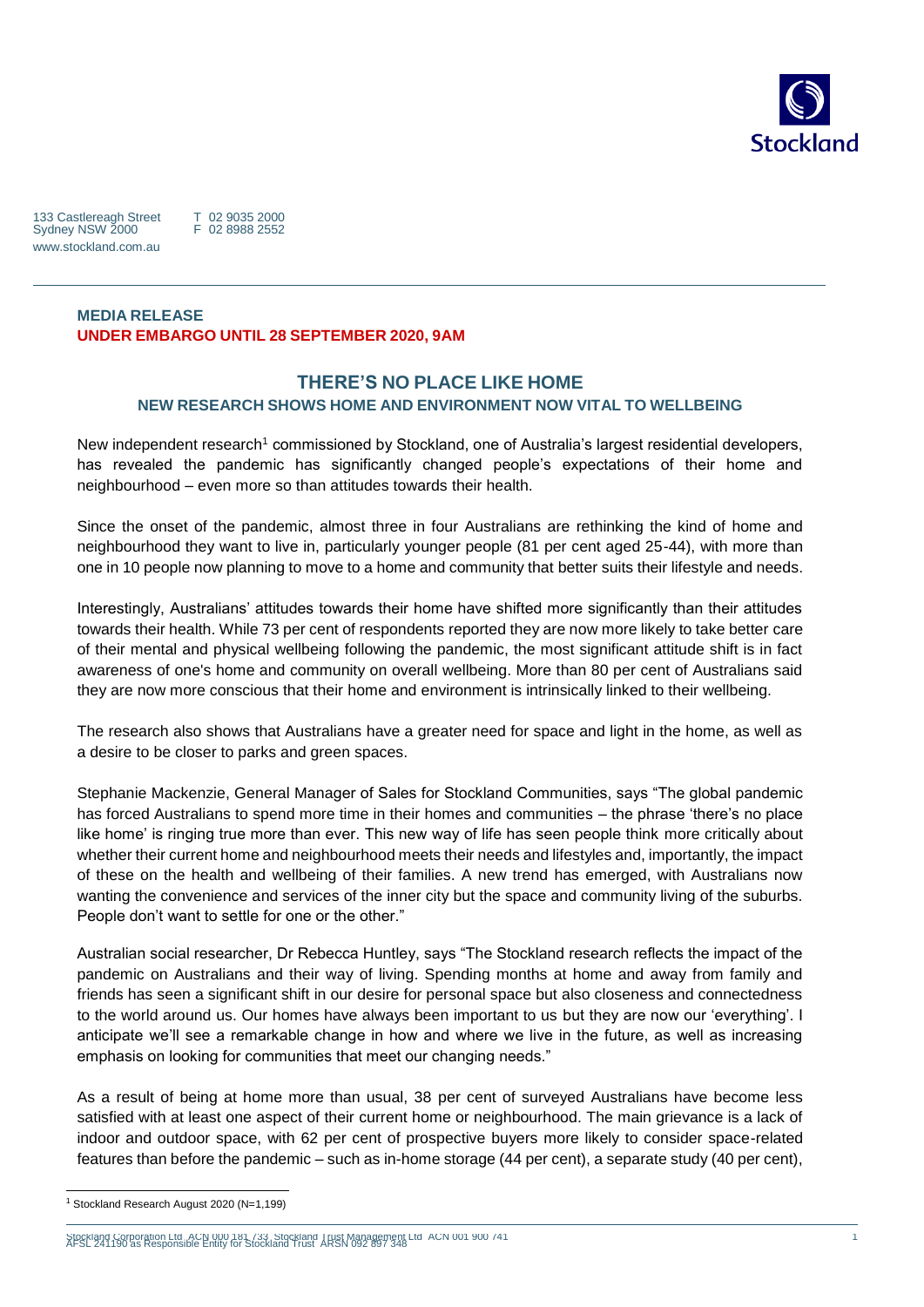a private outdoor space (39 per cent), open-plan living (36 per cent) and a separate living area (33 per cent). This is even more true for younger families and first home buyers who are also craving more bedrooms (46 per cent), bigger homes (42 per cent), larger blocks (38 per cent) and a multipurpose room (36 per cent).

This desire for space in the home extends to the wider community, with more than a third of respondents prioritising space over proximity to CBDs (38 per cent). However, access to social and community facilities is still important, with 54 per cent of people more likely to consider proximity to schools, healthcare and shops in their next home purchase, even more so for young families (66 per cent).

The pandemic has ultimately highlighted the essential elements of one's dream home and community, reinforcing the value of investing in or building a home to better cater to needs and desires.

Megan Morton, renowned Australian interior stylist, says "The layout of our homes, backyards and communities has been placed under the spotlight this year. Space has always been an important factor to home design and satisfaction but even more so now with people spending such a significant amount of time at home. While renovating can help improve elements of the home, many Australians are choosing to build a new house as it gives them the opportunity to design and create a space that fully meets personal and practical needs in a community that's right for them."

Australians have also become friendlier over the pandemic, with nearly half (43 per cent) now having regular conversations with their neighbours as opposed to just a third (36 per cent) pre-COVID, confirming our increased need for connection<sup>2</sup>.

Interestingly, research<sup>3</sup> also revealed the pandemic and recession has not slowed Australia's real estate obsession and aspiration to find the perfect home. Almost two in three Australians (56 per cent) admit to looking at property every week with almost one in four (22 per cent) spending longer than 30 minutes doing so. However, only one third of the time spent looking at property is actually spent on looking at land or homes to buy or build. Another third is spent on keeping up to date with the market, with the final third spent on 'dreaming' or looking at houses they could never afford or 'gossiping' about how much their neighbours or friends sold or bought their house for.

Despite the challenges of the pandemic and recession, 72 per cent of Australians are ready to get on with life and do more of the things they put on hold this spring. The home ownership dream is still a priority for many, with one in five Australians reporting the pandemic has accelerated their plans to buy a house.

Stockland has launched its 2020 residential spring campaign this week. The campaign is built around the notion "don't settle for less" and, by taking a step into the home buying journey with Stockland this Spring, Aussies can settle in with less "settling". Visit [Stockland.com.au/spring](http://stockland.com.au/spring) for more details.

#### **ENDS**

 $\overline{a}$ 

 $2$  Sample of Stockland community and retail customers August 2020 (N=884)

<sup>3</sup> Stockland Research August 2020 (N=1,199)

Stockland Corporation Ltd ACN 000 181 733 Stockland Trust Management Ltd ACN 001 900 741 AFSL 241190 as Responsible Entity for Stockland Trust ARSN 092 897 348